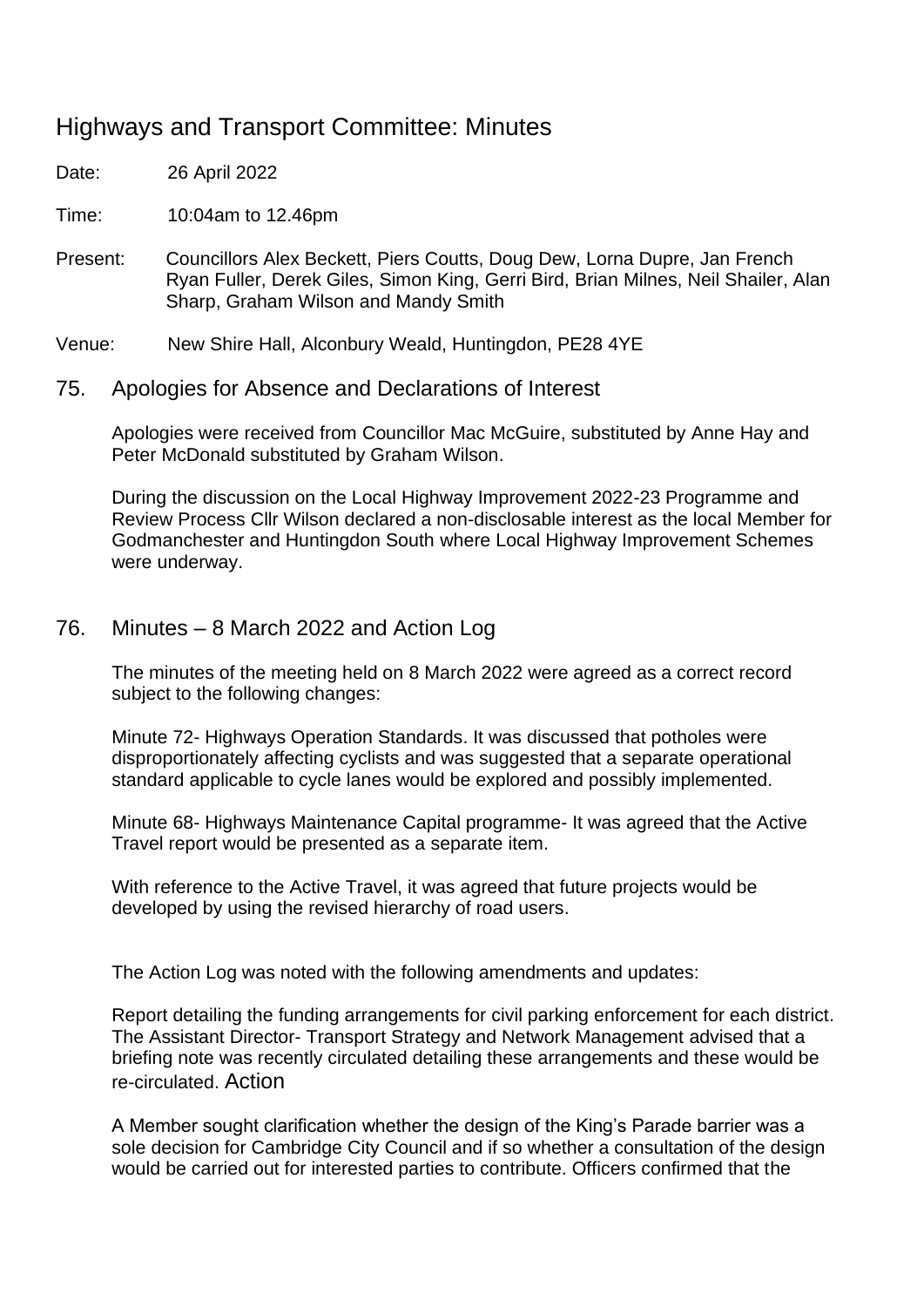County Council was only involved with the Traffic Regulation Order, however the barrier design would be the responsibility of the City Council with input from the police. The Assistant Director- Transport Strategy and Network Management advised that contact would be made with the City Council and findings would be circulated. Action

A Member suggested that the minutes of the Highways Improvement Board were made to be available to the public to aid transparency. The Director Place and Economy confirmed that the suggestion would be explored. Action

Further clarification was sought regarding the Confidential Busway Member's Briefing as to whether the whole committee was invited to attend these. The Service Director Highways & Transport confirmed that invitations were sent out to all committee members and future invites would be checked to include all members. Action

Action 71 – Members requested a briefing note detailing what improvements could be implemented on the A1303. The Executive Director would provide a follow up. Action

Action 70- Members draw attention that the current breakdown of allocation would be provided by Mid-April, and it was yet to be received. Additionally, it was suggested that the review of percentages would be carried out. Action

## 77. Petitions and Public Questions

No petitions or public questions were received.

## 78. Local Highway Improvement 2022-23 Programme and Review Process

The Committee received a report detailing the current process and the proposals to improve the process of the Local Highways Improvement (LHI) initiative. This included the establishment of a cross party Member Working Group (MWG) which would look at how LHI's were currently delivered and would recommend a new way of working that delivers the objectives of the programme more efficiently. The group would work with public health to incorporate health impacts of schemes into the scoring matrix.

During the discussion, Members:

- Noted that 73 LHI schemes, including those delayed from previous years were scheduled to be carried over into the new financial year and sought clarification on what year these delayed schemes were accumulated from.
- Sought information on when the legacy schemes would be delivered The Assistant Director- Project Delivery advised that these schemes would be delivered as soon as possible.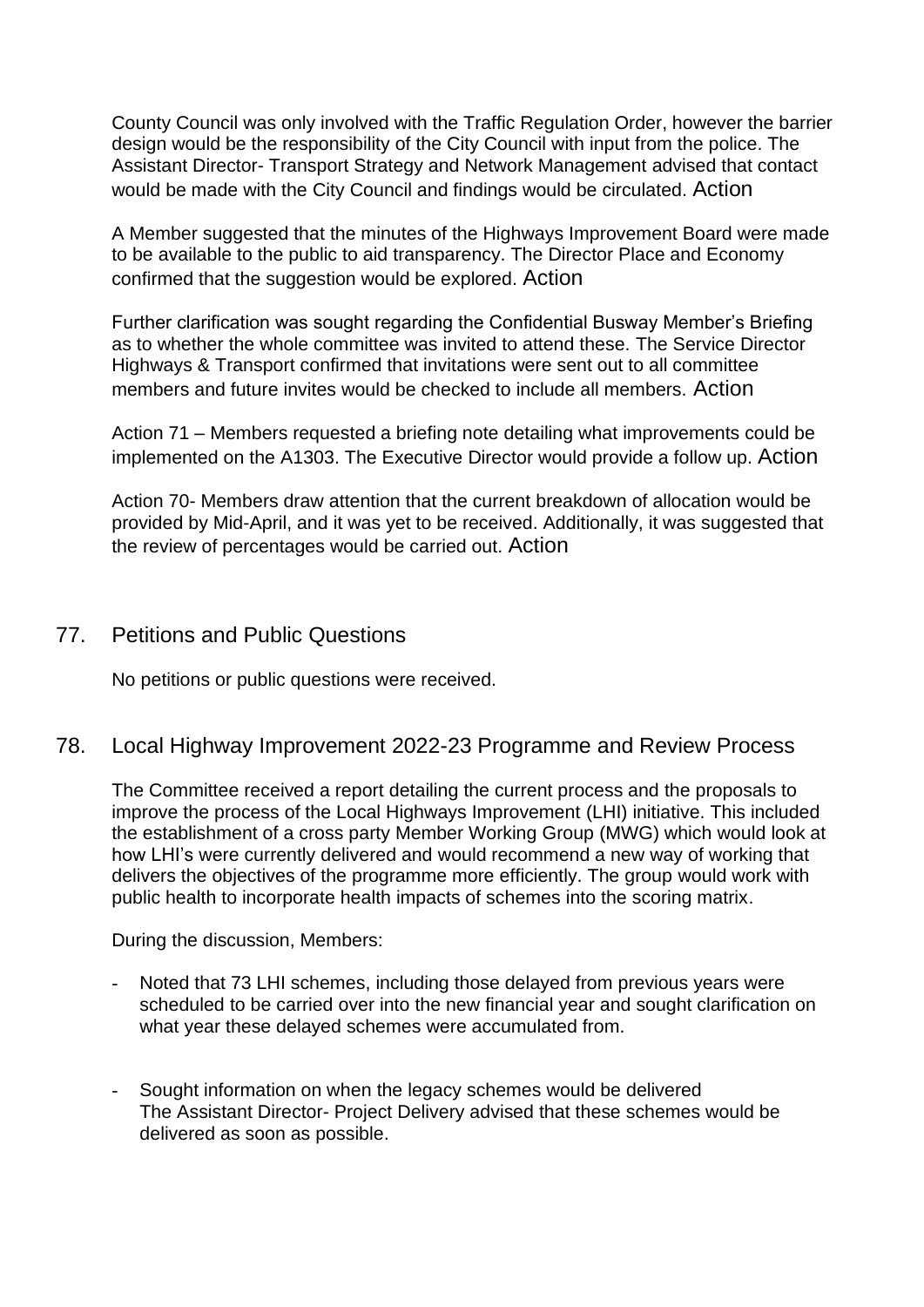- Sought clarification on how many of the schemes were delayed from previous years, whether the older schemes would be prioritised for delivery and whether a review of the delivery programme should be carried out. The Assistant Director - Project Delivery confirmed that new schemes would be prioritised and explained that all older schemes still awaiting delivery were stalled due to a variety of reasons, and not necessarily resources.
- Highlighted that a proportion of the schemes were not delivered due to overengineering and suggested to review the process as well as requested a report detailing the legacy LHI schemes to investigate the barriers of delivery. The Assistant Director- Project Delivery explained that it was planned that the MWG would review these legacy schemes and use its findings to improve future delivery.
- Requested a breakdown of the reasons for the delays. The Service Director Highways & Transport advised that the biggest challenge was staffing as there was a 60% vacancy rate within the LHI team and road safety team.
- Sought clarification on what measures were taken to reduce the vacancy issues. The Service Director Highways & Transport advised that due to the sector wide shortage of skilled professionals, the short-term solution was to hire interim staff, however the graduate trainee programme had been launched as a long-term solution. Members suggested that a report would be brought back to the Committee detailing the recruitment efforts. Members further suggested that a report would be presented to them detailing the issues faced by individual schemes from the MWG.
- Sought clarification on the arrangements around the 20mph schemes and whether they were separate from the LHI schemes. The Assistant Director- Project Delivery advised that the pilots of 20mph schemes were identified within the LHI scheme and were carried out. He confirmed that 20mph schemes would become a separate scheme and would be delivered first, independently from the LHI schemes from a separate funding. Furthermore, the Assistant director advised that delivery of the LHI schemes would be commencing following the setup of the overarching process by the MWG. The Committee noted that an update on 20mph schemes would be presented to the July meeting of the Committee.
- Sought clarification on what caused the delivery delay of the LHI Scheme in Godmanchester. The Assistant Director- Project Delivery advised that some schemes were more difficult to deliver for a variety of reasons that could cause delay.
- Suggested that a website should be set up providing information on the progress of LHI Scheme applications which would enable parish councils to track their applications.
- Suggested support be provided to Parish Councils to enable them to develop a more strategic view to fully utilise the LHI process.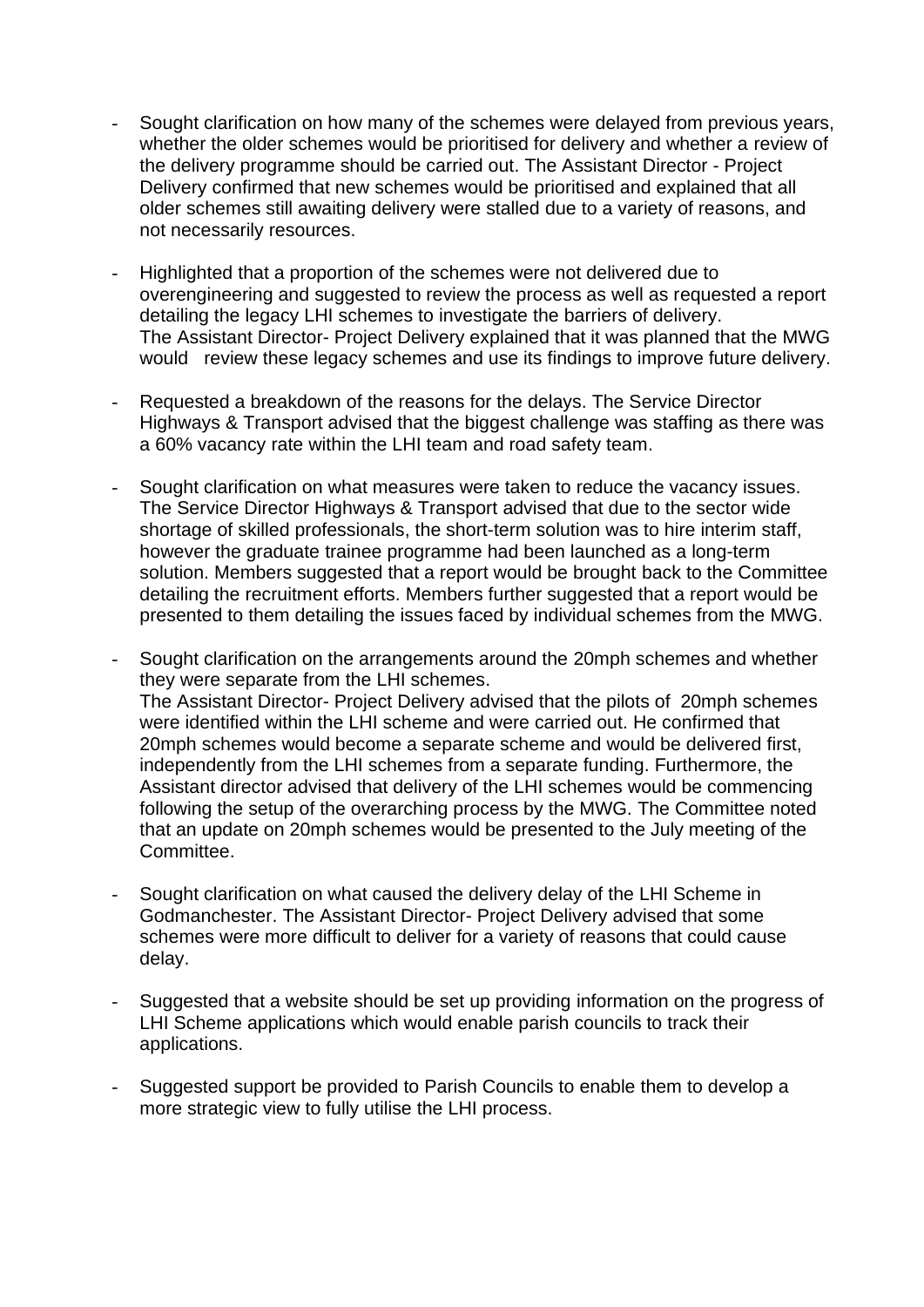- Suggested that the LHI schemes should incorporate the guidance set out within the revised highway code, including the new road user hierarchy and would prioritise the safety of the road users, including horse riders.
- Suggested an alteration to the timeline of the LHI scheme applications, which would open scheme applications during late autumn to accommodate the setting of precepts within parishes, with evaluation process taking place through winter and schemes approved by March to aid delivery through the summer. A further suggestion was made to implement this this timescale immediately. The Assistant Director- Project Delivery advised that it would be difficult to alter the already set timescales. The timescales for applications would be reviewed by the MWB.

It was resolved to:

- a) approves the prioritised list of Local Highway Improvements schemes for 2022/23 for each District Council area, provided in Appendix B numbers 1-5 inclusive; and
- b) approves the formation of a cross party Member Working Group to review the current processes and bring any proposed changes to this committee for approval in Autumn 2022.

## 79. March Future High Street Fund and St Neots Future High Street Fund **Projects**

The Committee received a report that sought approval for the March Future High Street Fund Project (MFHP) and St Neots Future High Street Fund Project (SNFHP) to progress to design and construction aligned with the funding constraints. The presenting officer advised that the reason for these two schemes to be presented together was due to their similarity. The presenting officer highlighted that Fenland District Council (FDC) and Huntingdonshire District Council (HDC) were the sponsors and budget holders for these projects and the County Council would act as a delivery agent on the three highways related elements. The Interim Project Manager advised that the aim of these projects was to improve the town centres of both towns and to boost footfall for businesses as well as enable to community to come together to enjoy public events. The funding for some of the elements of the SNFHP and the MFHP funding was only available until March 2024.

During the discussion, Members:

- Sought clarification on the impacts of not completing a high proportion of work by the set deadlines.

The Interim Project Manager advised that if a high proportion of the work would not be achieved it would be a possibility of losing some of the funding secured. However, he highlighted a possibility of a mechanism that timescales could be extended.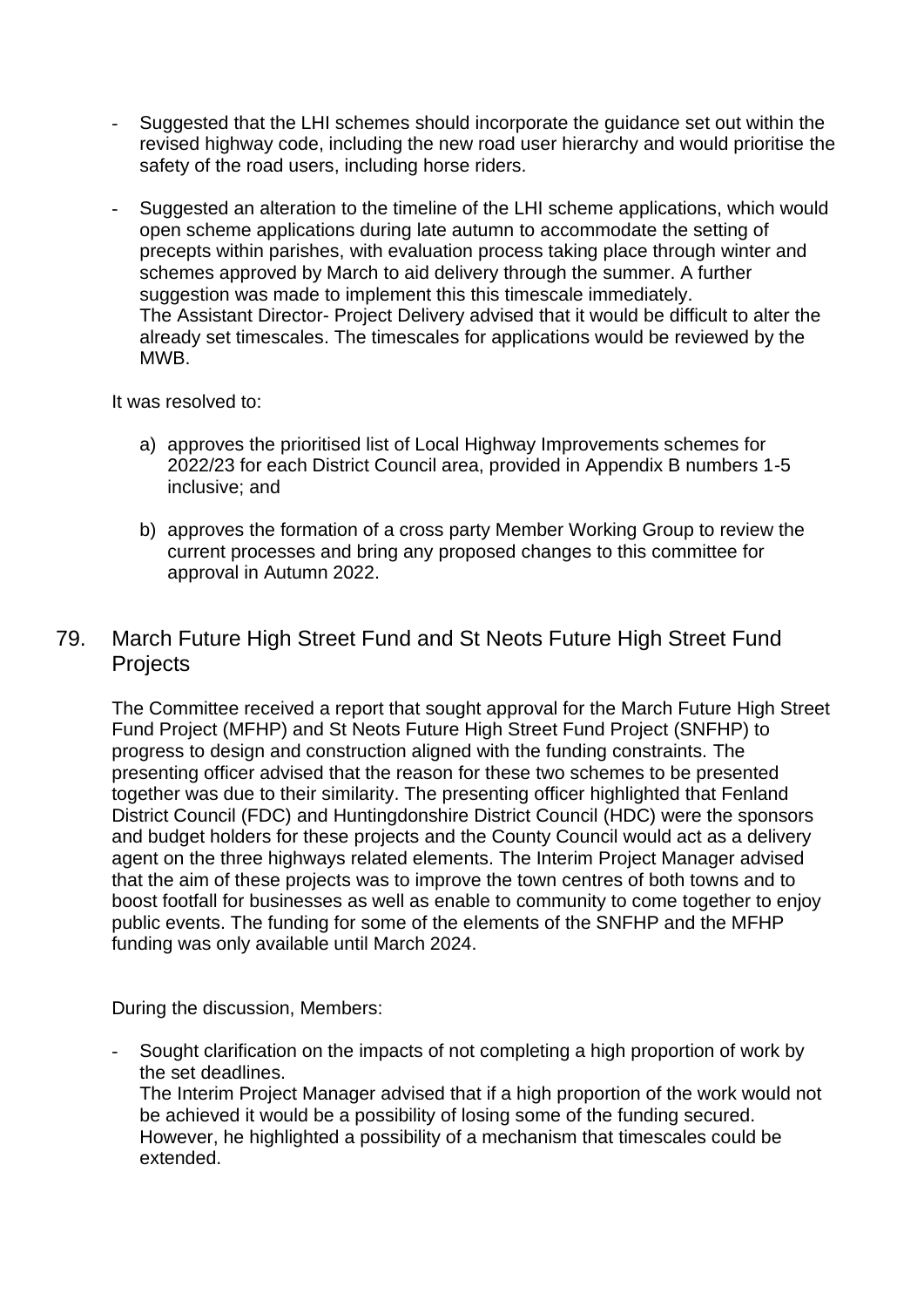Sought clarification on what would qualify as a high proportion of work and what constraints were present to achieve that and how would these be addressed. The Assistant Director- Project Delivery advised that £4m should be spent by March 2024 which included the Combined Authority Funding and the Future High Street Funding, and the National Highways Contribution could potentially be spent by 2025.

The delivery would rely on a mixture of permanent and interim staff and the cost forecast was based on this setup, however if permanent staff were to be secured during this period, it could result in cost savings.

- One Member advised the Committee that the residents of March and March Town Council were not consulted on the plans set out for March Future High Street. The Assistant Director- Project Delivery informed the Committee, that Fenland Officers advised that there would be further engagement and that the primary aim of this report was to seek approval of the overarching project.
- Noted that the absence of the consultation would pose and added risk to the programme delivery as it could bring unexpected design changes.
- Suggested that the cost estimations within a report would be presented in the same way to enable Members to compare these easily. The Assistant Director- Project Delivery advised that the projects were on different maturity level therefore costings details would be different and more detailed for a more mature project, and this resulted in the divergence in presentation.
- Expressed concern that the plans would not allow for enough disabled parking. The Interim Project Manager advised that the number of disabled parking spaces were likely to be increased and the exact numbers would be available at a later design stage.
- Sought clarification on the reasons for not including Brook Street as part of the plans as well as on the reasons for not involving the local Parish Councillor in the consultation. The Assistant Director- Project Delivery advised that including Brook Street in the

design could be explored as well as he would investigate why the Councillor was not consulted.

- Sought clarification on how much funding was already spent from the allocation. The Interim Project Manager advised that between £250k- £300k had been spent in total which included the investigations and design costs.
- Commented, that gaining the views of local people and businesses should be made a priority before project delivery.
- A Member called for the County Council to contribute funds towards the programme delivery just like the Government, the Combined Authority, Huntingdonshire District Council and National Highways did.
- Sought clarification on how the available funds set out in recommendation "f" would be spent.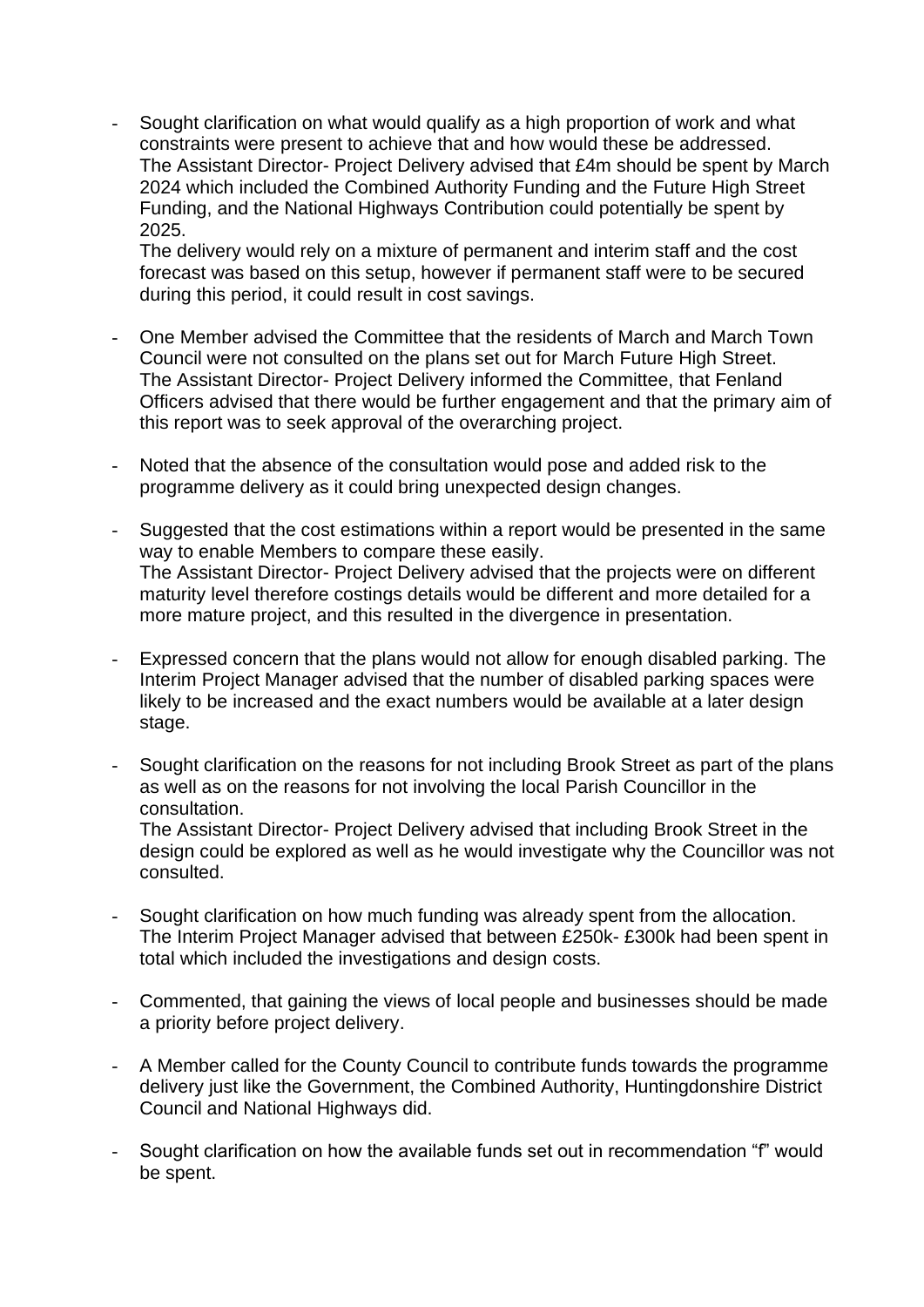The Assistant Director- Project Delivery advised that the control over these funds were with HDC and the funds would be used to deliver the SNFHP as set out in the report.

It was resolved to:

- a) note progress to date regarding the March Future High Street Fund project;
- b) agree that the Council accept £5,095,757 of funding from Fenland District Council to deliver the March Future High Street Fund project;
- c) delegate a Decision to enter into a Delivery and Funding Agreement with Fenland District Council to the Director of Highways and Transport;
- d) delegates a Decision to Award and enter into a construction contract for the construction works from an existing framework or open procurement process to the Director of Highways and Transport to enable the construction of the March Future High Street Fund Project to commence from early 2023 and the Market Square element from Summer 2022;
- e) note progress to date regarding the St Neots Future High Street Fund project;
- f) agree that the Council accept £7,870,685 of funding from Huntingdonshire District Council to deliver the St Neots Future High Street Fund project
- g) delegate a Decision to enter into a Delivery and Funding Agreement with Huntingdonshire District Council to the Director of Highways and Transport; and
- h) delegates a Decision to Award and enter into a construction contract for the construction works from an existing framework or open procurement process to the Director of Highways and Transport to enable the construction of the St Neots Future High Street Fund Project to commence from early 2023.

#### 80. March Area Transport Study Broad Street Element

The Committee received a report that provided a progress update for the March Area Transport Study Broad Street element and sought the approval to progress to design and construction aligned with the March Future High Street project timeline constraints. The officer highlighted that there were five elements of the March Project Package, including the Future High Street Project and the Broad Street element and advised that these two areas were interlinked, and one could not be delivered without the other. The simultaneous delivery of both projects would also bring opportunities and advantages for the project, such as cost savings.

Members welcomed the project but highlighted that they have expressed concerns regarding the time constraint and cost efficiency of the project.

It was resolved to: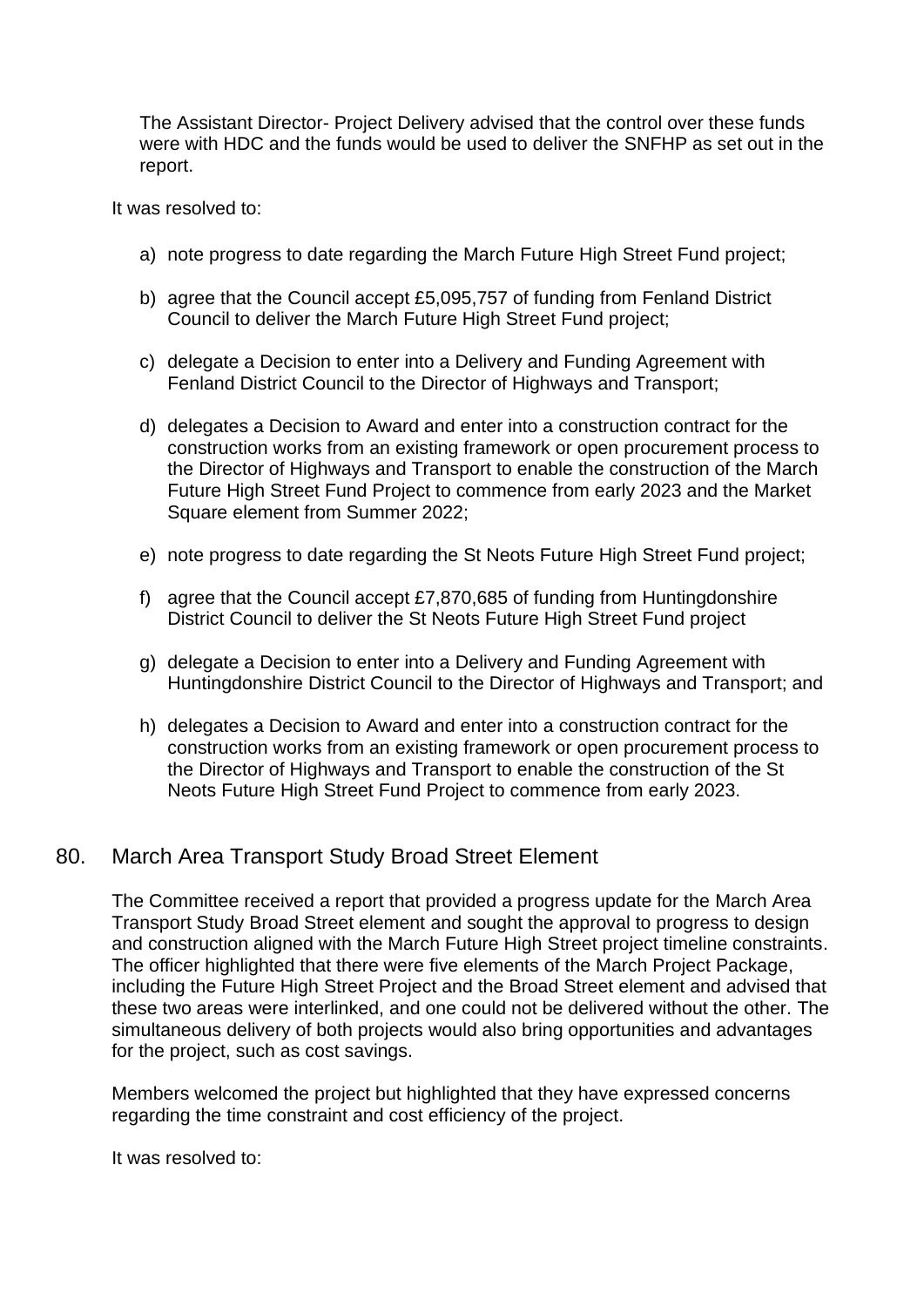- a) notes progress to date;
- b) the Council agrees to accept £3,780,387 of funding from the Cambridgeshire and Peterborough Combined Authority to allow construction of the Broad Street element which is integral with delivery of the March Future High Street public realm project;
- c) delegates a Decision to enter into a Grant Funding Agreement with the Cambridgeshire and Peterborough Combined Authority to the Director of Highways and Transport; and
- d) delegates a Decision to Award and enter into a construction contract for the construction works from an existing framework or open procurement process to the Director of Highways and Transport to enable the construction of the Broad Street element to commence from early 2023.

#### 81. St Ives Local Improvements

The Committee received a report that provided an update on the progress of the St Ives Local Improvement Scheme and sought approval to deliver the packages of improvement measures which were identified in the St Ives Transport Study. The officer highlighted that it was proposed that a Member Working Group involving district councils were established to run in parallel to scheme development, consultation, and scheme implementation.

During the discussion, Members:

- Sought clarification whether a new working group would be formed or the member steering group would be re-established. The Interim Project Manager advised that this decision would be made by the Committee.
- Highlighted the importance of consultation with residents.

It was resolved to:

- a) notes the update report and progress made in the delivery of proposals from the St Ives Transport study which was last reported to Committee 15th September 2020;
- b) approves the list of measures identified in the St Ives Transport Study set out in paragraphs 2.2 to 2.9 subject to the Combined Authority grant funding being secured for design, consultation and delivery;
- c) the Council agrees to accept in total £2.3M of funding (£1M in 2022/23 and £1.3M in 2023/24) from the Cambridgeshire and Peterborough Combined Authority to allow design, programming and delivery of the St Ives Local Improvement schemes;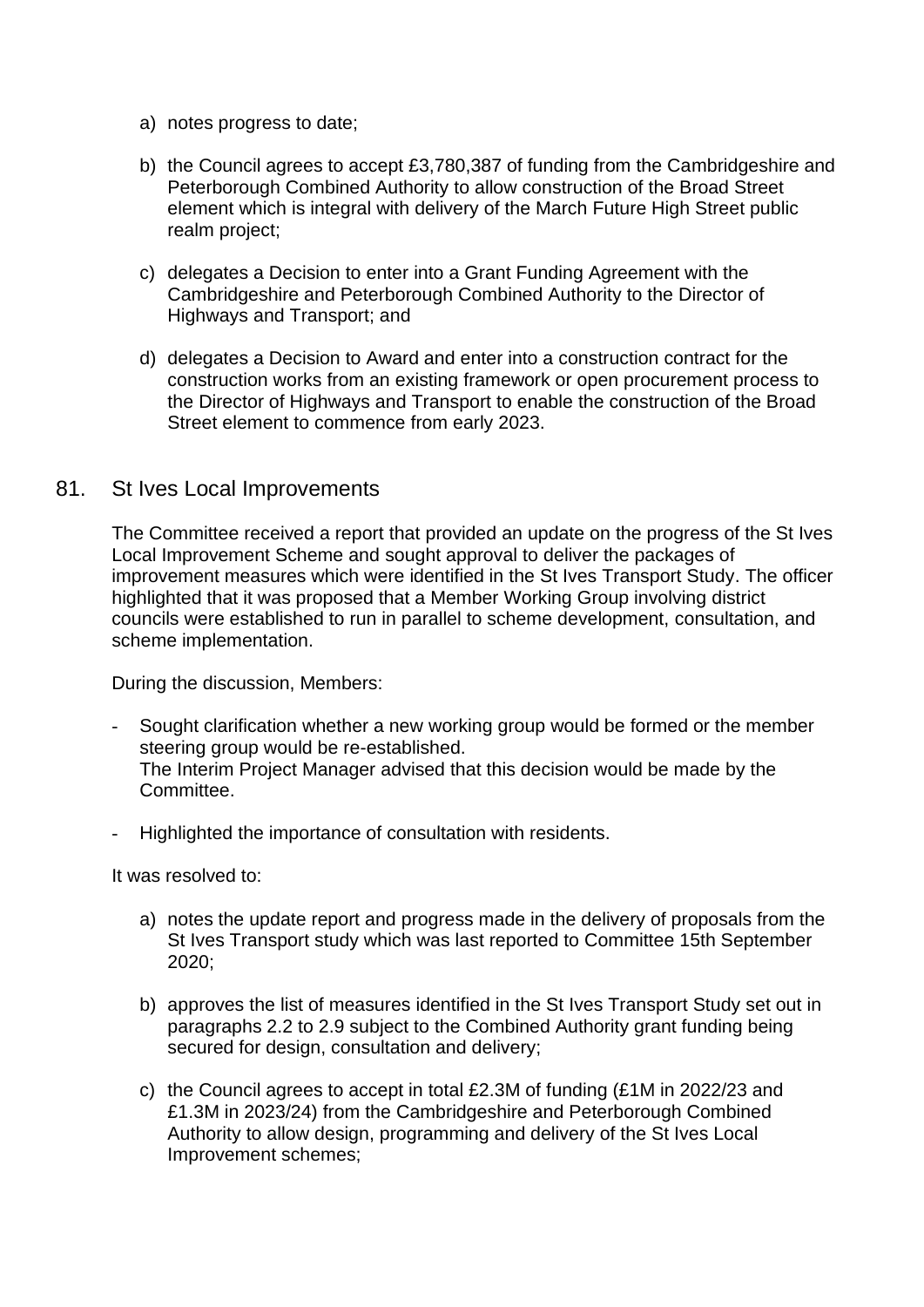- d) delegate the decision to enter into a Grant Funding Agreement with the Cambridgeshire and Peterborough Combined Authority to the Director of Highways and Transport;
- e) grants approval to procure construction works from framework or full procurement process delegating the decision to Award and enter into Contract for construction to the Director of Highways and Transport and
- f) establish a Member Working Group involving District Councils to run in parallel to scheme development, consultation and scheme implementation.
- 82. Highways and Transport Committee Agenda Plan and Appointments to Outside Bodies and Internal Advisory Groups and Panels

The Deputy Democratic Services Manager advised that the Ross Street TRO Item was removed from the Agenda Plan.

During discussion Members:

- Suggested that the following items to be added to the Agenda Plan:
	- o Report from the LHI Working Group
	- o Process and position on the recovery of costs in the cases where the County Council cuts back vegetation
	- o Enhanced Pothole Repair Service
	- o Wisbech Access Study
	- o Non-motorised user design guide
	- o King's Parade
	- o Guided Busway
	- o Percentage allocation of funding across the county spend versus need for highways maintenance
	- o Minutes of the highway improvement Board
- Suggested that the Action Plan and Agenda Plan would be combined and form a complete document.
- Commented that the agenda for the July meeting was quite lengthy and requested to have a longer time allocated for the meeting.
- Suggested the use of the September reserve date and it to be brought forward to allow sufficient time for decision-making.

The Committee noted it's Agenda Plan and Appointments to Outside Bodies and Internal Advisory Groups and Panels.